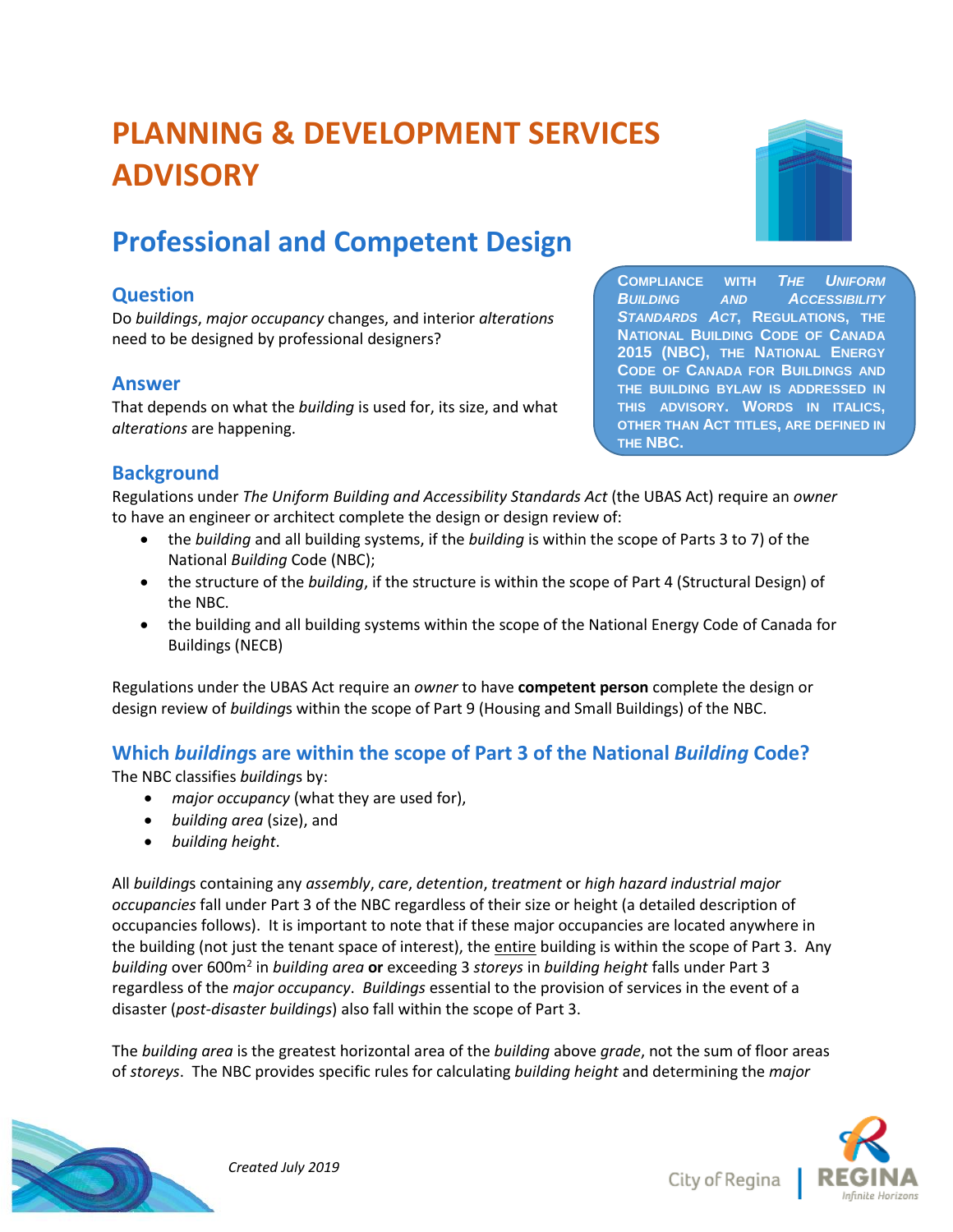*occupancy* of a *building* (if the *building* is used for more than one type of *major occupancy*).

## **Which** *buildings* **are within the scope of Part 4 of the National** *Building* **Code?**

Part 4 of the National *Building* Code (NBC) sets standards for structural design. All *building*s that are within the scope of Part 3 are also within the scope of Part 4 of the NBC. *Building*s that have structures not specifically set out in Part 9 of the NBC are within the scope of Part 4 of the NBC. For example, a 400 m<sup>2</sup> , one *storey* office *building* (a *building* with business and personal services *occupancy* that is less than 600 m<sup>2</sup> in *building area* and less than 3 *storeys* in *building height*) is not within the scope of Part 3 of the NBC and would not automatically need to be designed by a professional designer. However, if the structure of this *building* includes arched or glulam beams that support the roof, a professional designer will be needed to design the structure because this type of structure is not set out in Part 9 of the NBC.

## **Which** *buildings* **are within the scope of the National Energy Code for Buildings (NECB)?**

The National Energy Code of Canada for Buildings (NECB) sets the standards for energy efficiency requirements for Part 3 buildings. The NECB applies to all new Part 3 buildings and additions over 10m<sup>2</sup>. The NECB also applies to Part 9 building that contain an F2 occupancy, as well as to Part 9 buildings where the designer chooses to conform to the NECB rather than Section 9.36.

## *Major Occupancy* **Classifications**

#### *Assembly occupancy* **(Group A)**

A *building*, or part thereof, used for the gathering of persons for civic, political, travel, religious, social, educational, recreational or like purposes, or for the consumption of food or drink. Some examples are theatres, churches, community halls, libraries, licensed beverage establishments, passenger depots, restaurants, cafes, schools, arenas, gyms and yoga studios. Group A contains 4 Divisions.

#### *Care, treatment or detention* **occupancy (Group B)**

A *building*, or part thereof, used by persons who require special care or *treatment* because of cognitive or physical limitations or by persons who are restrained from, or are incapable of self-preservation because of security measures not under their control. Some examples are: penitentiaries, prisons, psychiatric hospitals, hospitals, convalescent homes, nursing homes, orphanages, and care homes with sleeping accommodation for more than ten persons. Group B contains 3 Divisions.

#### *Residential occupancy* **(Group C)**

A *building*, or part thereof, used by persons for whom sleeping accommodation is provided but who are not harboured for the purpose of receiving care or *treatment* or are not involuntarily detained. Some examples are apartments, boarding houses, dormitories, hotels, houses, lodging houses, and motels.

#### *Business and personal services occupancy* **(Group D)**

A *building*, or part thereof, used for the transaction of business or the rendering or receiving of professional or personal services. Some examples are: banks, hairdressing shops, dental offices, medical offices, offices, police stations, small tool and appliance rental and service establishments.





 *Created July 2019*

City of Regina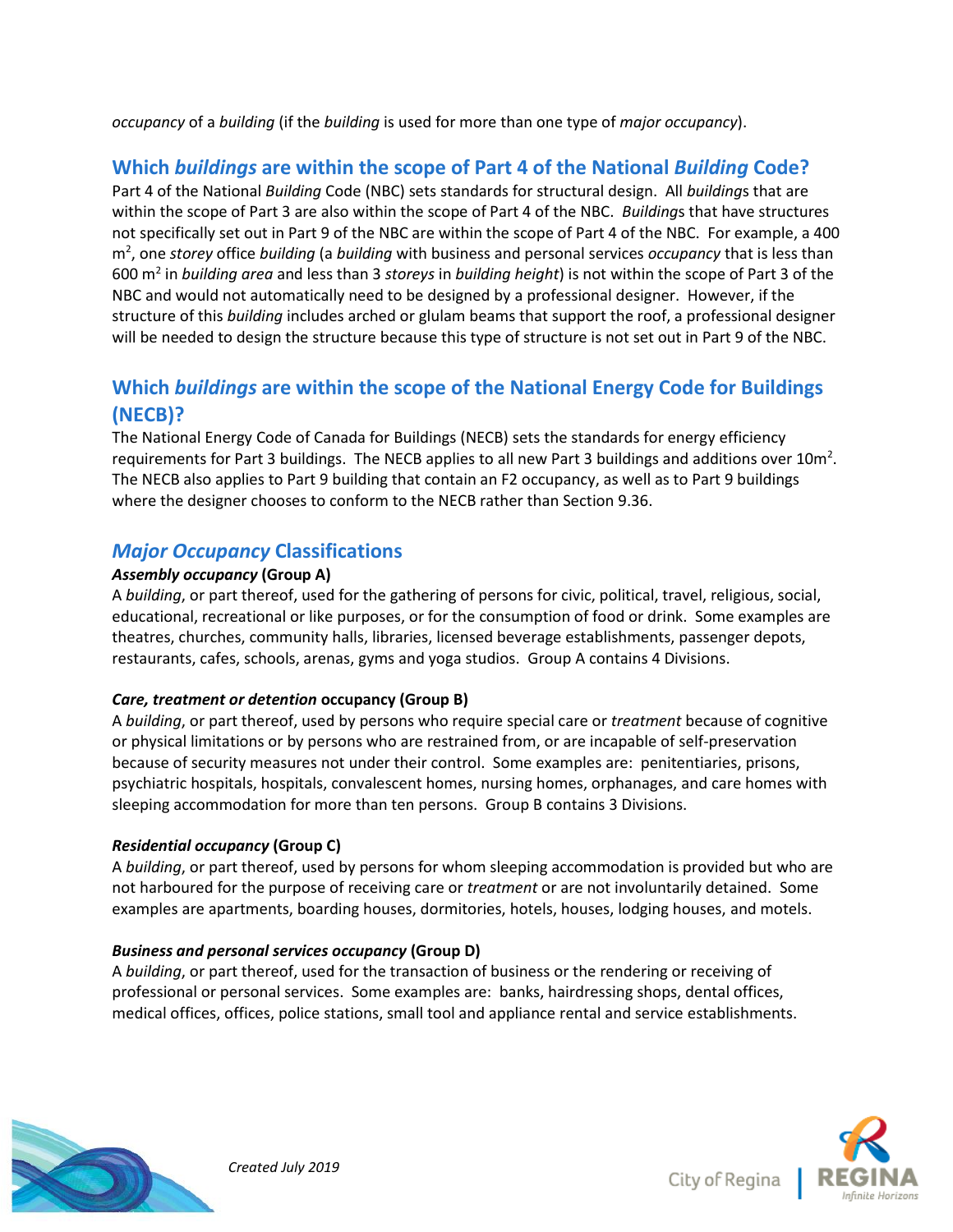#### *Mercantile occupancy* **(Group E)**

A *building*, or part thereof, used for the displaying or selling of retail goods, wares or merchandise. Some examples are: department stores, exhibition halls, markets, shops, stores, and supermarkets.

#### *High hazard industrial occupancy* **(Group F, Division 1)**

A *building* used for the assembling, fabricating, manufacturing, processing, repairing or storing of goods and materials and which contains sufficient quantities of highly combustible and flammable or explosive materials that, because of their inherent characteristics, constitute a special fire hazard. Some examples are: bulk plants for flammable liquids, bulk storage warehouses for hazardous substances, distilleries, flour mills, grain elevators, spray painting operations, and waste paper processing plants.

#### *Medium hazard industrial occupancy* **(Group F, Division 2)**

A *building*, or part thereof, used for the assembling, fabricating, manufacturing, processing, repairing or storing of goods and materials in which the combustible content is more than 50 kg/m<sup>2</sup> or 1200 MJ/m<sup>2</sup> of floor area and not classified as *high hazard industrial occupancy*. Some examples are: cold storage plants, factories, laboratories, *repair garages,* service stations, warehouses, woodworking factories.

#### *Low hazard industrial occupancy* **(Group F, Division 3)**

A *building* used for the assembling, fabricating, manufacturing, processing, repairing or storing of goods and materials in which the combustible content is less than 50 kg/m<sup>2</sup> or 1200 mJ/m<sup>2</sup> of floor area. Some examples are: factories, laboratories, *storage garages*, warehouses, workshops.

## **When do I need a professional designer?**

**A Professional Designer (Professional Engineer and/or Registered Architect) is required for:**

- All new *building* and *building* systems design for a Part 3 7 *building*
- Any additions to a Part 3 *building*
- Any major *alterations* or renovations to a Part 3 *building*
- Any structural changes within the Scope of Part 4
- Any change of *major occupancy* of any part of a *building* falling within Part 3
- Initial tenant fit ups of a Part 3 *building* (regardless of *occupancy* type)
- Any alterations in a Part 3 building if the space includes a mezzanine
- Any minor *alterations* or renovations to a Part 3 *building* affecting the *building* structure, fire safety system, fire separations or fire walls, locations of exits to the exterior or the *building* and construction or location of an exterior wall

Other situations may apply. Please contact the Building Standards Branch at (306) 777-7000 if you are unsure if your project requires professional involvement.

#### **Who is qualified to be a professional designer?**

The UBAS Act requires a **professional designer** to be an **architect** or a **professional engineer**. A professional designer must be registered or licensed to practice in Saskatchewan according to *The Architects Act* or *The Engineering and Geoscience Professions Act*. The professional associations of both architects and engineers may be contacted to confirm a designer's registration or license.

#### **Is there ever a need for more than one professional designer on a single project?**

Similar to doctors and lawyers, architects and engineers may provide general services or specialized designs. Architects are typically trained to